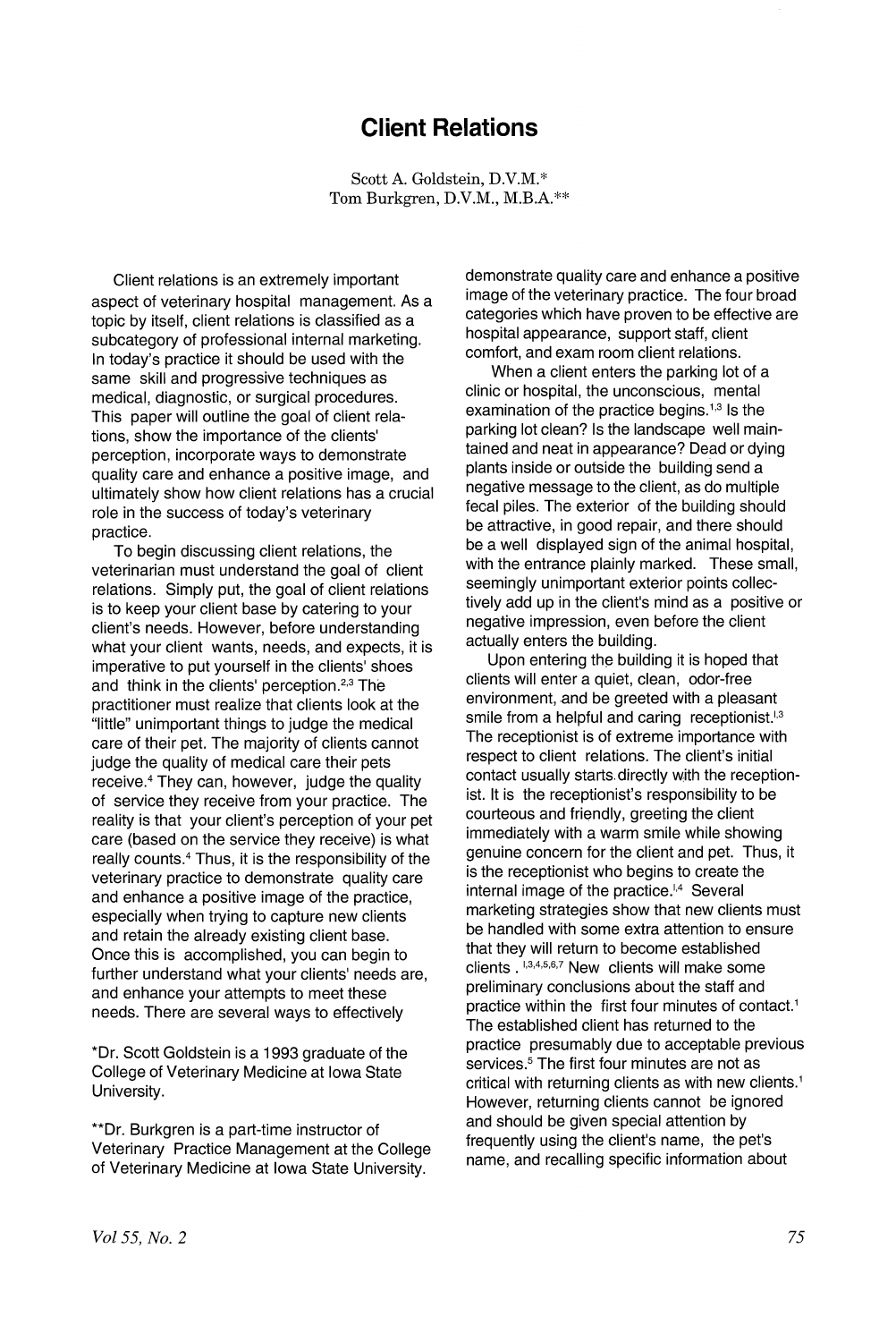the client. 1,4 This technique will allow the client to feel important and show that you genuinely care about them.

To further show that you genuinely care about clients, you have to take into account client comfort. Client comfort is a client relation strategy which removes client anxiety and allows the client to be as comfortable as possible during the waiting time. Appropriate scheduling should help to avoid conflicts and avoid excess waiting time.<sup>5,6</sup> Separate dog and cat waiting rooms help to decrease cat owner's anxiety. Offering coffee, hot chocolate, tea, and updated current magazines helps to relax clients and reduce tension while in the reception area. According to the American Animal Hospital Association, two-thirds of the visits to small animal practices are from women, thus. offering children's books is also appropriate.<sup>5</sup> Educational material, video tapes, behavior articles, nutritional pamphlets, and pet food displays all aid in educating clients, stimulating ideas in the clients mind, and ultimately fulfilling the client's needs 1,2,6,7

While in the reception area clients may interact or observe other support staff, technicians, assistants, groomers, or hospital managers. Therefore, it is important to realize that the support staff is regarded as an extension of the veterinarian and should carry out a professional approach to clients. As a practitioner you are in the action seat. When you show constant commitment to client service, your attitude will be contagious to the staff.<sup>4</sup> As the hospital manager or practitioner, your leadership is what counts to get the momentum going toward improving client service. You can set the example of a positive image for the support staff by demonstrating a professional appearance and showing genuine concern for client service.

The personal appearance and hygiene of each staff member are reflections of the quality of the practice and produces a message that says "we care".<sup>1</sup> Thus, it is easy to realize that hospital appearance, the receptionist, the reception area, client comfort, and personal appearance help to demonstrate an outward sign of the internal quality. These little, seemingly unimportant factors all are evaluated by the client to form a total impression of the practice.7The total impression should be a positive image of the hospital and should exhibit a strong marketing message of a "we care" attitude. The caring attitude should provide an image of quality service in a professional and friendly manner.

To further extend client relations, you can enhance the exam room interaction. Exam room interaction is a very strong aspect of client relations and according to a previous study, most clients only expect the following five things during an exam room consultation: (1) examination of the patient, (2) diagnosis, (3) prognosis,  $(4)$  treatment, and  $(5)$  fee estimate.<sup>1</sup> There are two additional factors, client bonding and pet bonding, which can be utilized in the exam room to enhance and strengthen client relations. Client bonding is taking the time to develop a bond between the client and the veterinarian.<sup>5</sup> This is easily developed by taking an extra step to use the client's name, look directly into the client's eye when communicating, use common language and visual aids to help the client understand the disease process, take the time to explain potential problems, and be genuinley concerned about the client.<sup>1</sup> Listen carefully about their explainations and ask them questions about themselves. Pet bonding is taking a moment to establish a bond between the pet and the veterinarian. Showing affection to the pet, touching and complimenting the pet, accomplishes the initial bond almost immediately. Therefore, this aspect of client relations, the exam room interaction, is an extension of the previous strategies to help obtain and maintain an energetic and happy client; one who has a positive image of the practice and one who believes they are receiving quality service.

Unsatisfied clients may be the result of poor client relations. Surveys show that clients most often leave practices due to poor human relations, not because of inadequate medical care.<sup>1</sup> As a result, the displeased client will usually switch veterinarians rather than complain about poor client relationships.1

To avoid poor client relations and unsatisfied clients, each person in the practice should make an enthusiastic effort to go above and beyond the call of duty to provide a caring attitude. In order to demonstrate a caring attitude, the previous strategies of hospital appearance, support staff professionalism, professional appearance, client comfort, and exam room client relations are a must. In addition, there are other small gestures and services the practice can offer. To determine which services are in need and therefore which services to offer, the practice can hand out client satisfaction surveys.<sup>3,4,5</sup> This is an excellent way